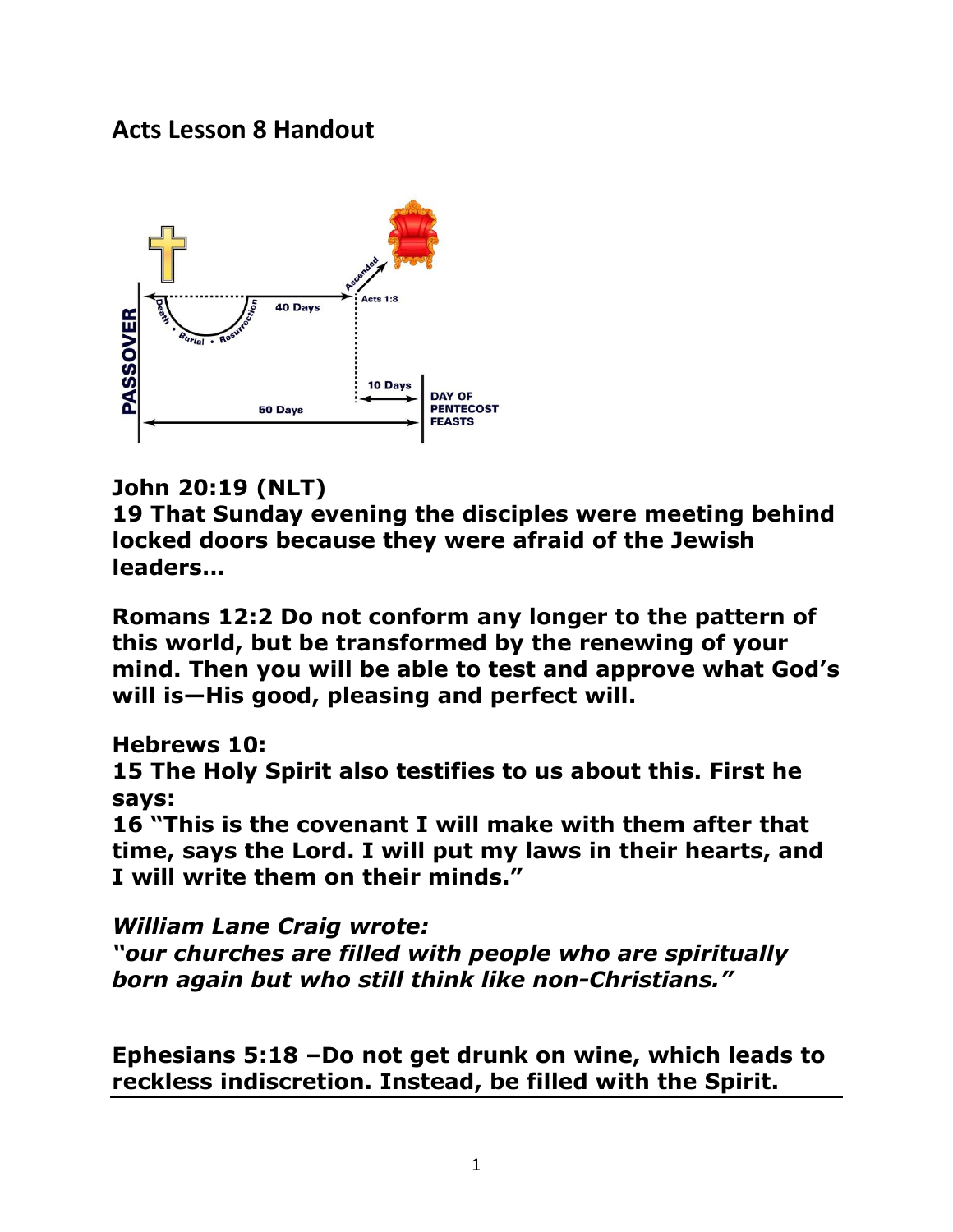**[Acts 2:16.](http://www.biblestudytools.com/search/?q=ac+2:16) "This is what was spoken by the prophet Joel. 'In the last days, God says, I will pour out my Spirit on all people.'"**

#### **Galatians 3:24–25**

**24 Let me put it another way. The law was our guardian until Christ came; it protected us until we could be made right with God through faith.** 

**25 And now that the way of faith has come, we no longer need the law as our guardian.** 

#### **Acts 2 (NASB95)**

**1 When the day of Pentecost had come, they were all together in one place.** 

**2 And suddenly there came from heaven a noise like a violent rushing wind, and it filled the whole house where they were sitting.** 

#### **Genesis 2:7 (NLT)**

**7 Then the LORD God formed the man from the dust of the ground. He breathed the breath of life into the man's nostrils, and the man became a living person.** 

**Acts 2:3 And there appeared to them tongues as of fire distributing themselves, and they rested on each one of them.** 

**Ecclesiastes 1:1–8 (NLT) 1 These are the words of the Teacher, King David's son, who ruled in Jerusalem.** 

**2 "Everything is meaningless," says the Teacher,** 

**"completely meaningless!"**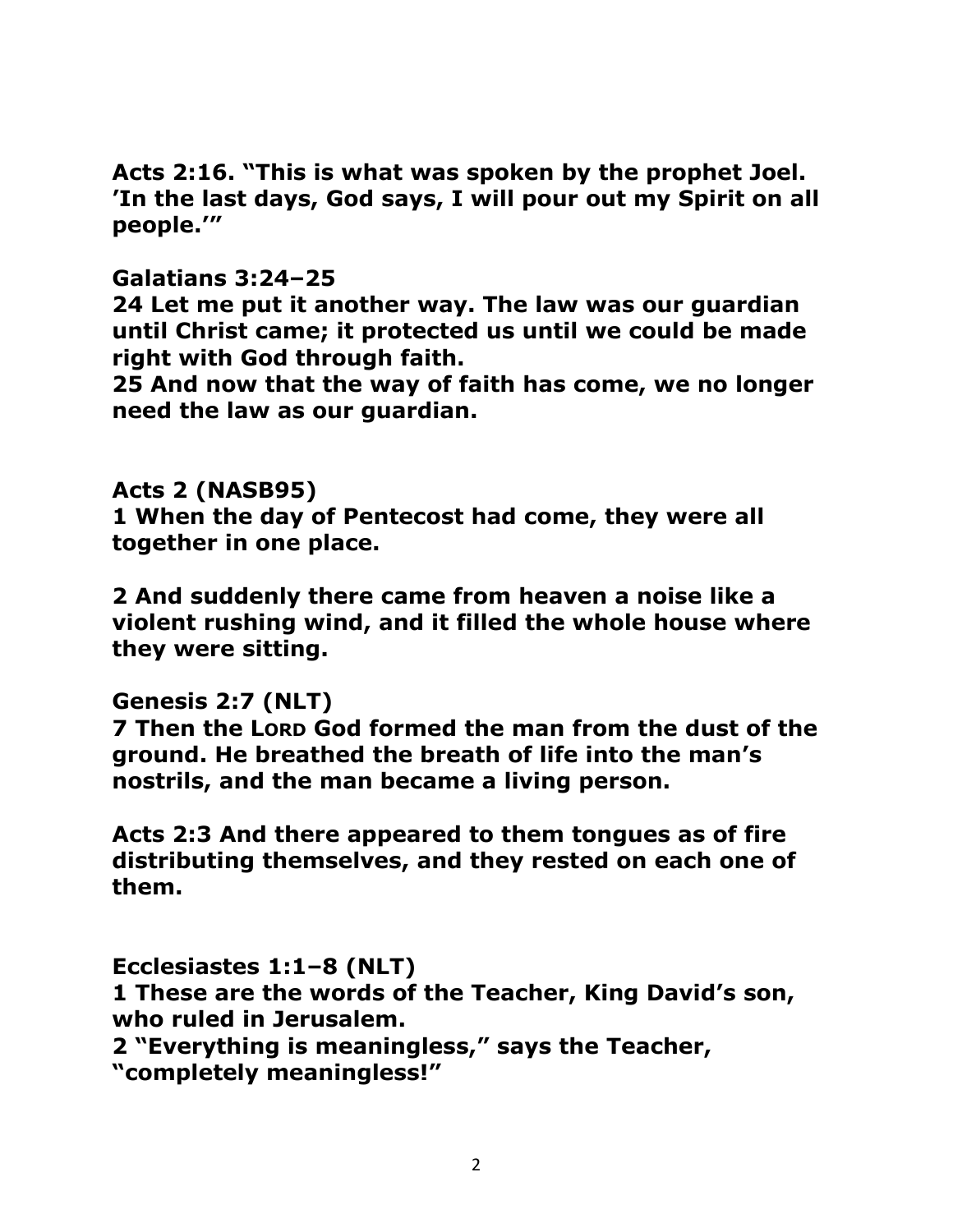**3 What do people get for all their hard work under the sun?** 

**4 Generations come and generations go, but the earth never changes.** 

**5 The sun rises and the sun sets, then hurries around to rise again.** 

**6 The wind blows south, and then turns north. Around and around it goes, blowing in circles.** 

**7 Rivers run into the sea, but the sea is never full. Then the water returns again to the rivers and flows out again to the sea.** 

**8 Everything is wearisome beyond description. No matter how much we see, we are never satisfied. No matter how much we hear, we are not content.** 

**Acts 2:4 And they were all filled with the Holy Spirit and began to speak with other tongues, as the Spirit was giving them utterance.** 

## **Genesis 11:1–9**

**1 At one time all the people of the world spoke the same language and used the same words.** 

**2 As the people migrated to the east, they found a plain in the land of Babylonia and settled there.** 

**3 They began saying to each other, "Let's make bricks and harden them with fire." (In this region bricks were used instead of stone, and tar was used for mortar.)** 

**4 Then they said, "Come, let's build a great city for ourselves with a tower that reaches into the sky. This will make us famous and keep us from being scattered all over the world."** 

**5 But the LORD came down to look at the city and the tower the people were building.** 

**6 "Look!" he said. "The people are united, and they all speak the same language. After this, nothing they set out to do will be impossible for them!**